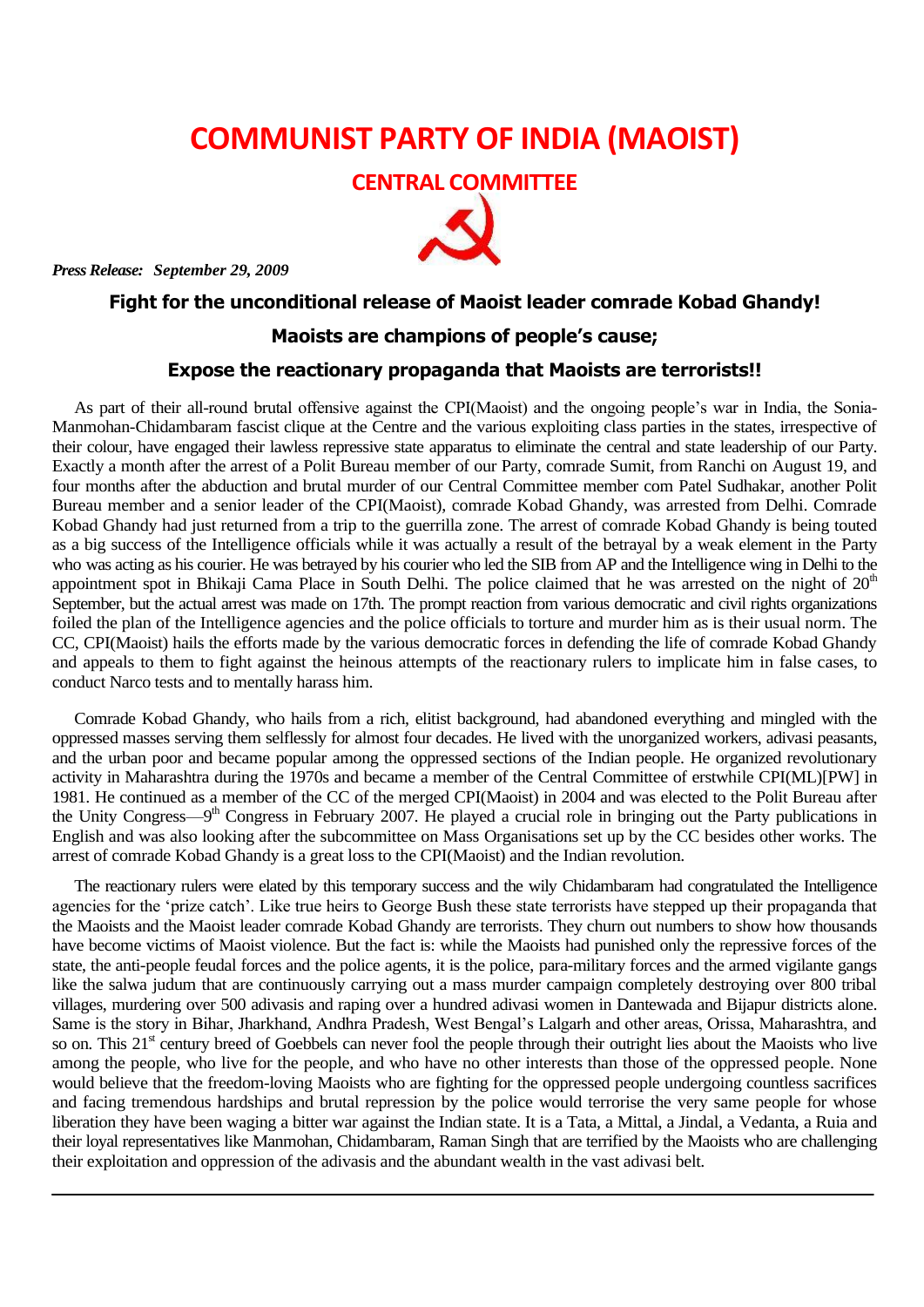Comrade Kobad Ghandy is a role model to be emulated by the new generation of youth that is being estranged from its own people by the elitist, slavish, anti-people colonial education system and selfish values promoted by the pro-imperialist rulers. Let us unite to fight against the attempts by the Indian state to persecute revolutionary intellectuals, Maoist leaders and fighters like comrade Kobad Ghandy who had dedicated their entire lives for the liberation of the people from the clutches of imperialist, feudal and comprador capitalist exploitation and oppression. Maoists are servants of the people while Manmohans, Chidambarams and Raman Singhs are servants of the imperialists, feudal forces and the lumpen, parasitic, mafia capitalist class. Maoists are fighting selflessly for the liberation of the oppressed while **Manmohan**  Singhs Chidambarams, Raman Singhs and Co are the oppressors spreading terror among the people.<br>  $\iint_{\mathcal{A}} \mathcal{L}_{\mathcal{A}} \mathcal{L}_{\mathcal{A}}$ 

Azad,

Spokesperson,Central Committee, CPI(Maoist)